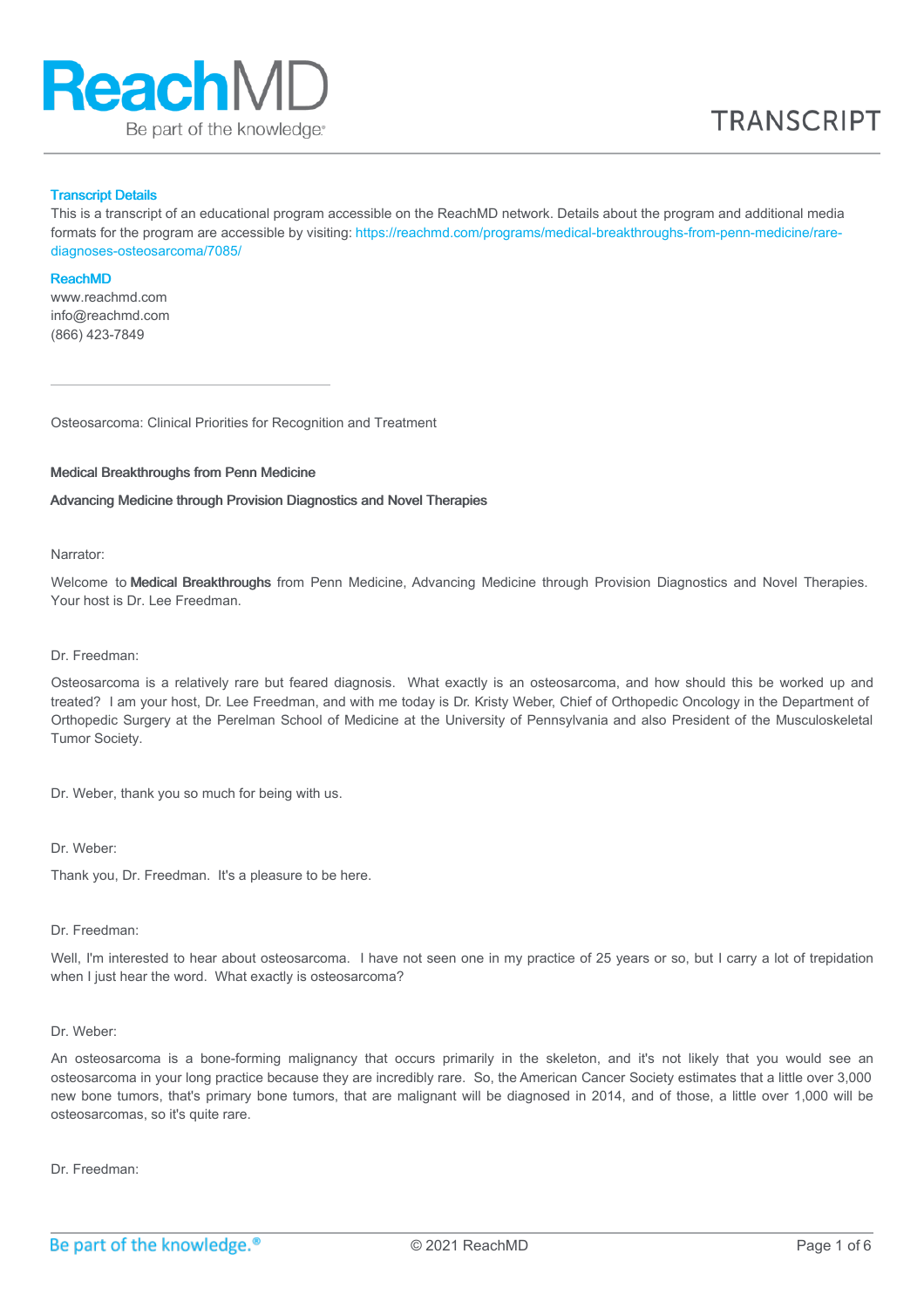So, only 1,000 in the country per year.

Dr. Weber:

That's correct.

Dr. Freedman:

And you mention that it's usually in the bone. Do we sometimes see this in other sites?

#### Dr. Weber:

We occasionally see what's called a soft tissue or extraosseous osteosarcoma, but that's not the main presentation, so I think we'll focus our comments today on the primary presentation in the skeleton.

#### Dr. Freedman:

Okay, that seems very fair. And it's very rare, but what is the epidemiology? When should we at least have this in mind?

#### Dr. Weber:

This is the number one malignant bone tumor in children, the most common. The second most condition is Ewing's sarcoma. Osteosarcoma occurs primarily in the second decade. I've seen it in children as young as 4 years old. I've seen it in people in their 90s. There is a bimodal curve where there is a smaller jump in the curve in an older age group. We also can see it as a secondary problem in people with Paget's disease or postradiation sarcoma, but primarily, this is a disease of the adolescent, equal incidence in females and males.

#### Dr. Freedman:

Is this a situation where a child will present with bone pain?

#### Dr. Weber:

Yes, absolutely. Destructive tumors that involve the bone are almost always painful, as in contrast to soft tissue sarcomas which can grow to very large sizes and be completely asymptomatic other than the mass. So, a typical presentation of an osteosarcoma is the young adolescent, 14-year-old boy or girl who plays soccer and begins having pain in their knee. So, I don't want the practitioners to get nervous out there that every time they have a patient come in with pain after playing sports that it's an osteosarcoma, but it does present that way, and there are a few features to watch for that should heighten your concern. One, lots of adolescents and young adults have pain in their extremities because they are quite active, and in general, when someone presents with knee pain or hip pain or some other extremity pain, it's perfectly reasonable to treat them symptomatically with anti-inflammatory medications, rest, ice, modification of their activity, and see if it gets better, because the majority of time that's going to happen. The times that you should be concerned is when the patient does not get better and when their pain continues to worsen despite those treatment options. If a patient is now starting to have pain at rest, starting to have pain at night, requiring additional medications, moving on to narcotic medications, those should be very big warning signs that this is not a strain or a sprain but this is, in fact, something more ominous.

#### Dr. Freedman:

And I would think, in general, a couple of weeks with some rest and ice and an NSAID, we should see this settling down in children. Is that a reasonable time period?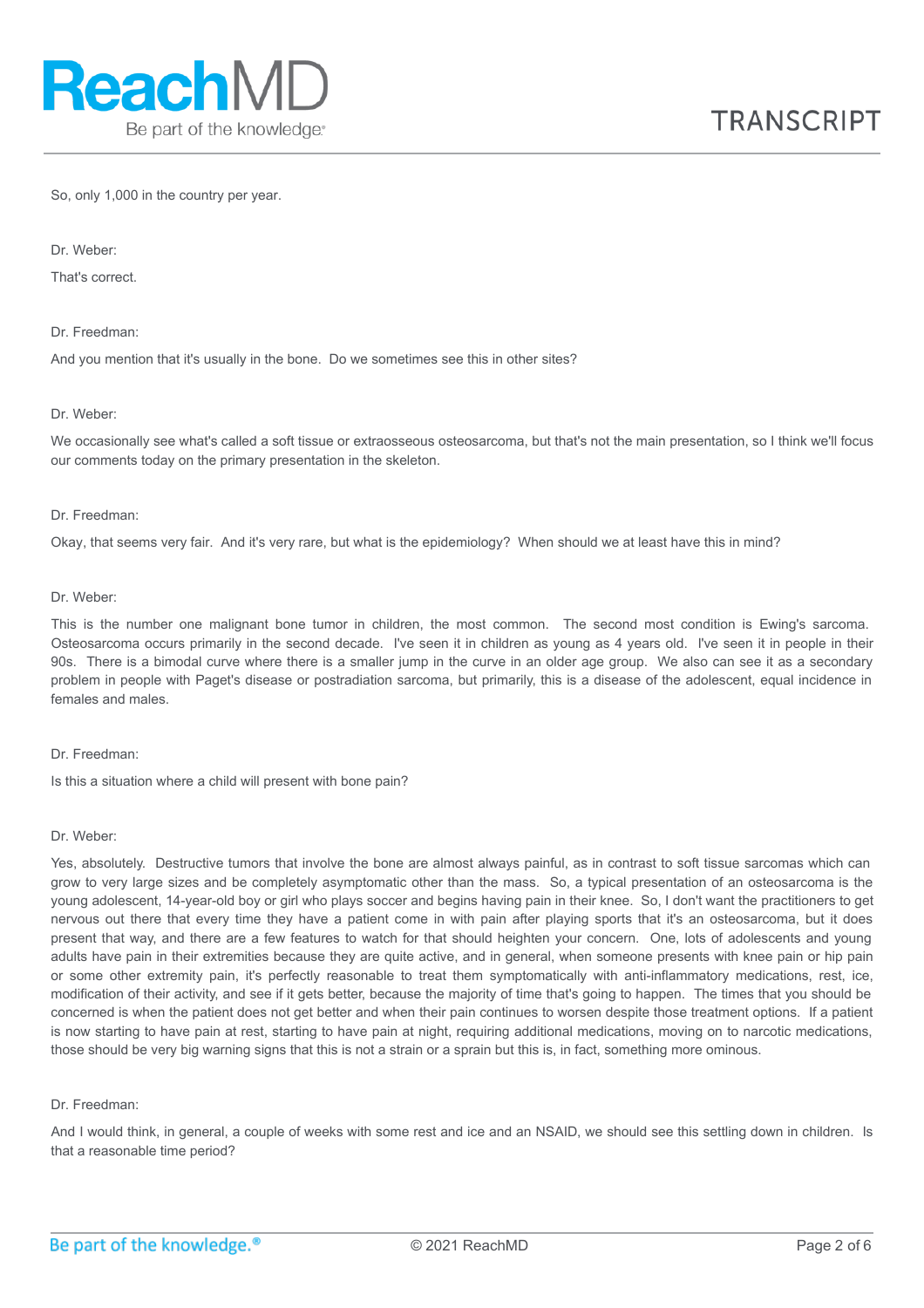## Dr. Weber:

I think that is reasonable. If the child truly is settling down, and that may be difficult to ascertain, then the pain should get better, especially if it's a stress fracture or a strain or a sprain. If it is getting worse, it's reasonable to see them again and get an image, and the image I would get is a plain radiograph. So, I don't think that patients need an x-ray every time they have pain on the sports field, but after several weeks of no improvement or worsening of symptoms, just a plain x-ray in 2 planes, so AP and lateral of the knee, of the hip, of the femur, whatever seems to be the localizing area of concern.

#### Dr. Freedman:

And I take it then that there isn't too much on physical exam that is going to differentiate an osteosarcoma from a typical sprain or strain.

## Dr. Weber:

Well, certainly, if there's a mass, that would obviously raise your concern, but many times at the earliest outset, there may not be a big soft tissue mass. There may not be a joint contracture. If those things are present, I would move the workup along more quickly and have an imaging study more quickly, but if those are not present, then I think you can wait, and I think you just have to be listening for that escalation of symptoms and not ignore it.

#### Dr. Freedman:

And then on the radiograph, are there particular signs that indicate osteosarcoma? Is it very straightforward just from the plain film, or does it just prompt additional imaging?

## Dr. Weber:

Well, it can be very straightforward. It's a bone-forming tumor so, in general, if you're looking at an x-ray and the bones are standard density, this is going to be an increased density. The majority of osteosarcomas occur in the metaphysis of the bone, so at either end of the bone near the growth plate, so not in the epiphysis or right next to the joint but in the metaphysis on the other side of the growth plate. That's the most common site. And you may see bone formation or a more dense area. You may see a soft tissue mass that's more dense. It can be a mixed appearance where you see some destruction of bone or more lytic areas combined with a more dense region of bone formation. You may just see something that looks unusual. If there is heightened concern on your part, then I would proceed to an MRI scan with contrast of the involved area of the bone. If for some reason you are not interested in obtaining an MRI scan, you can always get a bone scan. A bone scan is going to be hot or have increased uptake in an area of active bone turnover. It will be quite obvious in the case of an osteosarcoma. An MRI scan, however, in this case is going to define the extent of the disease within the marrow, so it's going to give a very sharp demarcation of where it is in the bone, and it's also going to allow an understanding of the soft tissue extension, which we frequently see, and it may extend near neovascular structures, so the MRI scan is going to give a better overall picture if you have a suspicion of a tumor osteosarcoma on plain radiographs.

## Dr. Freedman:

If you are just tuning in, you are listening to Medical Breakthroughs from Penn Medicine on ReachMD. I am your host, Dr. Lee Freedman, and joining me today is Dr. Kristy Weber, President of the Musculoskeletal Tumor Society and Chief of Orthopedic Oncology at the University of Pennsylvania.

Dr. Weber, when you do have this abnormal finding, is excision next? Is biopsy next? How do we further work this up?

## Dr. Weber:

So, if you're a practitioner and you have seen a patient that you're concerned about an osteosarcoma, you have got an x-ray which is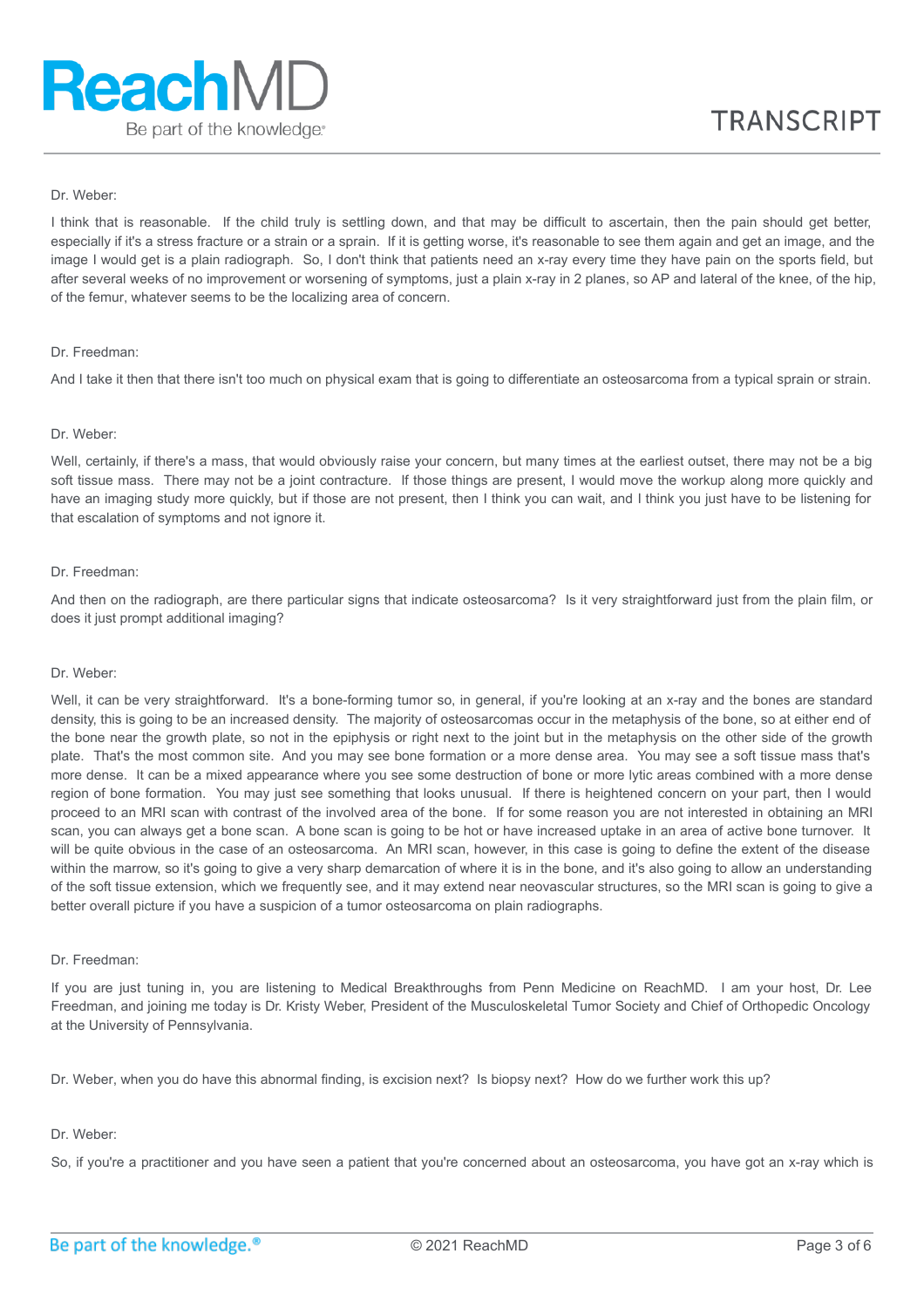concerning and, perhaps, you then moved on to get an MRI scan, which is also concerning, I would stop there and I would refer the patient to someone practicing orthopedic oncology. Usually, that's at a major center. And the next steps in the workup will be a biopsy. Biopsies can be done in numerous ways. The standard years gone by is on open biopsy where the patient is taken to the operating room and a small incision is made over the tumor and a piece of the tissue is taken in the operating room. More frequently these days we've moved to image-guided needle biopsies where either the surgeon or a musculoskeletal radiologist will use fluoroscopy or CT scan or ultrasound to localize the area of biopsy and just use a small needle for both fine needle aspiration and core biopsies. The pathologists now are able to identify an osteosarcoma on this small amount of tissue, and that allows less contamination and quicker recovery and cheaper cost to the patient than an open biopsy.

## Dr. Freedman:

If the biopsy is osteosarcoma in pathology, how do you next determine the extent of the disease—is it local or has it spread?

#### Dr. Weber:

Right, the next step is staging, so if we know the patient has an osteosarcoma, we've probably already gotten the plain radiographs and the MRI scan of the local area, and that's sufficient. The next step is to stage the patient with a CT scan of the chest, because that is the primary location of metastasis for osteosarcoma. A bone scan is also performed to look for bone metastases, which are much less likely than lung metastases. Assuming the staging studies are negative, or even if they are positive, the next step in management is referral to a pediatric or adult oncologist. The standard treatment for a patient, whether they're young or old, with osteosarcoma is chemotherapy. The chemotherapy is done first, and it's done for, usually, approximately 2½ to 3 months of chemotherapy with alternating 3 drugs. After the initial chemotherapy, surgical resection is performed to remove the local primary tumor. Patient recovers from the surgery for several weeks and then goes back into systemic chemotherapy for what could be an additional 6 months.

## Dr. Freedman:

And the initial chemotherapy starting with that, does that improve surgical cure rates?

## Dr. Weber:

Well, historically, we used the chemotherapy because we had to fashion a custom prosthesis in many cases, and we needed time to do that. It had to be built in the factory. Nowadays, we don't need that. We have modular prosthetic reconstructions that we can put together for all sizes in the operating room. However, our standard practice remains to start with the chemotherapy, and when we do the surgical resection, we actually study the resected specimen very carefully and look at the percent necrosis, so how much of the tumor is dead presumably from the chemotherapy, and we're looking for greater than 90%. Greater than 90% necrosis in an osteosarcoma is a prognostic factor for a better overall survival. If the percent necrosis is less, it does not mean that the patient is going to die from the disease. It just means that it's less good prognosis.

#### Dr. Freedman:

And it sounds like the surgeries are rather radical. The involved extremity needs to be excised, I would imagine.

#### Dr. Weber:

Well, again, in the 1960s and '70s, patients with osteosarcoma, almost all of them had an amputation. And because the disease kills by micrometastases, patients had an amputation and then they frequently died of their disease anyway. Nowadays, with the advent of more sophisticated imaging techniques such as higher resolution MRI scans, we're better able to see the extent of the tumor. With better chemotherapy, we're able to provide a higher necrosis rate in these patients, and we can become more effective in resecting the tumor and saving the limb or the extremity. So, in 90% of the cases, limb salvage surgeries are possible. And we can use any number of different reconstructive techniques to get the patient back on his or her feet. We can use metal prostheses, because I've already mentioned that these occur in the metaphysis of the bone, so they're close to a joint, so that's probably the most common method of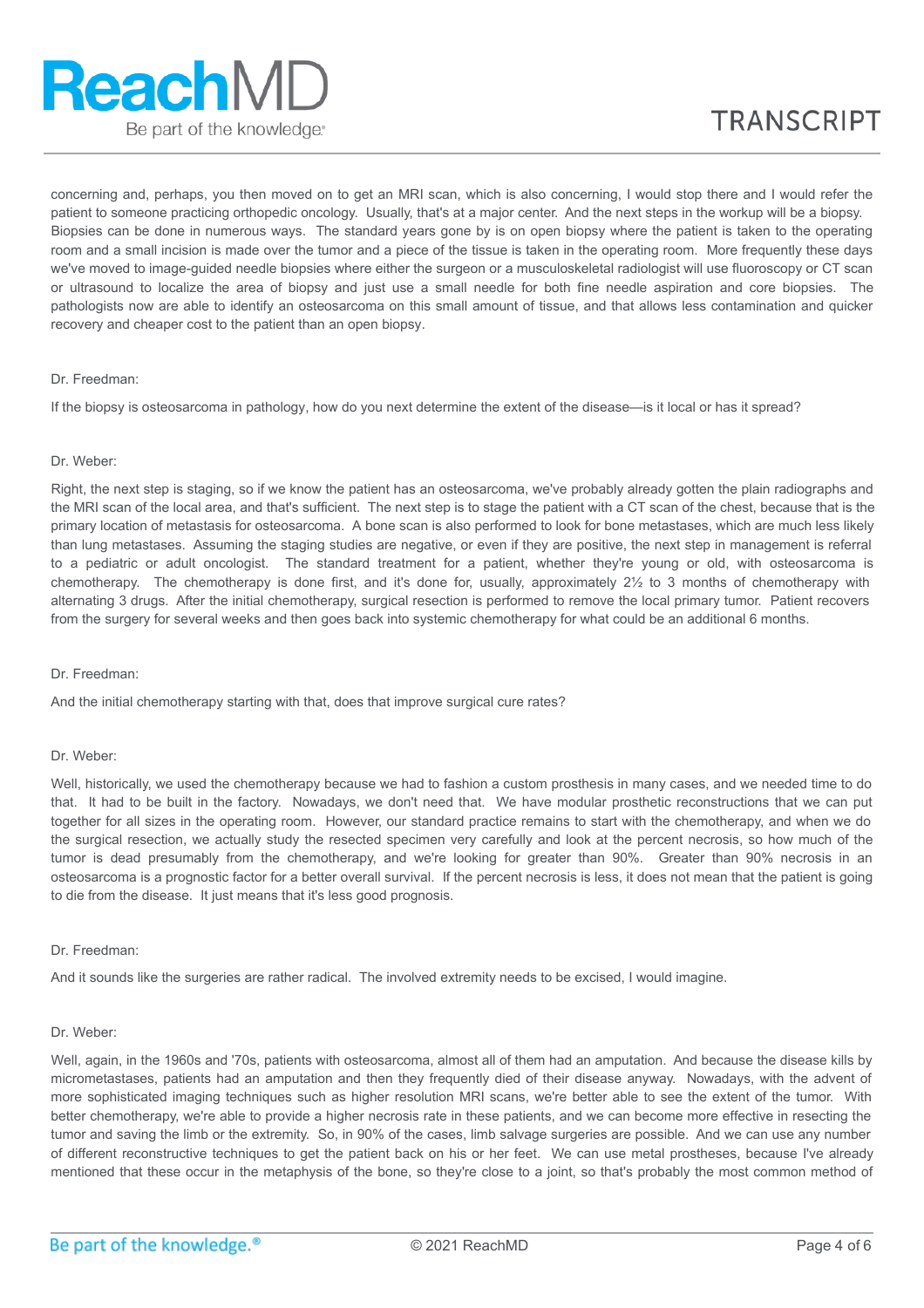# **ReachMD** Be part of the knowledge.

reconstruction after the tumor is removed. A metal prosthesis will generally get the patient back on their feet immediately so they don't lose time on crutches while they're going through additional chemotherapy. Other options, depending on the location of the tumor, may be to use a cadaveric allograft, cadaver bone, fill in a structural segment, perhaps, between the joints, and in that case they may be secured with plates, screws or rods. Vascularized tissue in the form of a vascularized fibula may be harvested by a microvascular surgeon or plastic surgeon to supplement a bony reconstruction. We still use amputation in certain cases where the tumor is incredibly large or surrounding a neurovascular bundle, but it is in the minority of cases.

## Dr. Freedman:

That's very good. And it sounds like in terms of the chemotherapy, there's a standard 3-drug regimen before the surgery. Does that get modified based on the amount of necrosis found in the surgical specimen?

## Dr. Weber:

That's a great question. Currently, the drugs that are used are methotrexate, Adriamycin and cisplatinum. If the necrosis rate is low, there have been national trials looking at whether adding in different combinations of different drugs will allow them a better overall prognosis, and that has not borne out, so changing the chemotherapy based on necrosis has not been effective in overall survival. So, right now, although the drugs may be changed per the specific oncologist, we do not have a great solution for this.

One other comment I wanted to make is that radiation, which is focused and standard treatment for soft tissue sarcoma, is not generally used for osteosarcoma.

Dr. Freedman:

Just not effective?

#### Dr. Weber:

It's not effective and, therefore, not used, and radiation given to children has other side effects, such as growth arrest, contractures, and the potential for a second cancer down the line.

#### Dr. Freedman:

And overall prognosis, generally positive?

#### Dr. Weber:

Overall prognosis has, unfortunately, not moved very far in the last 20 to 25 years. With a patient who has an extremity osteosarcoma with no metastasis at the time of diagnosis, the 5-year survival is approximately 70%. Though we cure many more than we don't cure, but we'd like to see that number increase so that we're curing more children and adults.

#### Dr. Freedman:

Absolutely. And if there are metastases, I imagine much lower 5-year survival?

## Dr. Weber:

If there are metastases at the time of diagnosis, yes, the survival rate is less than 50%, or if the patient has a tumor in the pelvis—there are varying reports in the literature—but that is also a poor prognostic factor, likely because of the large size that these tumors grow to